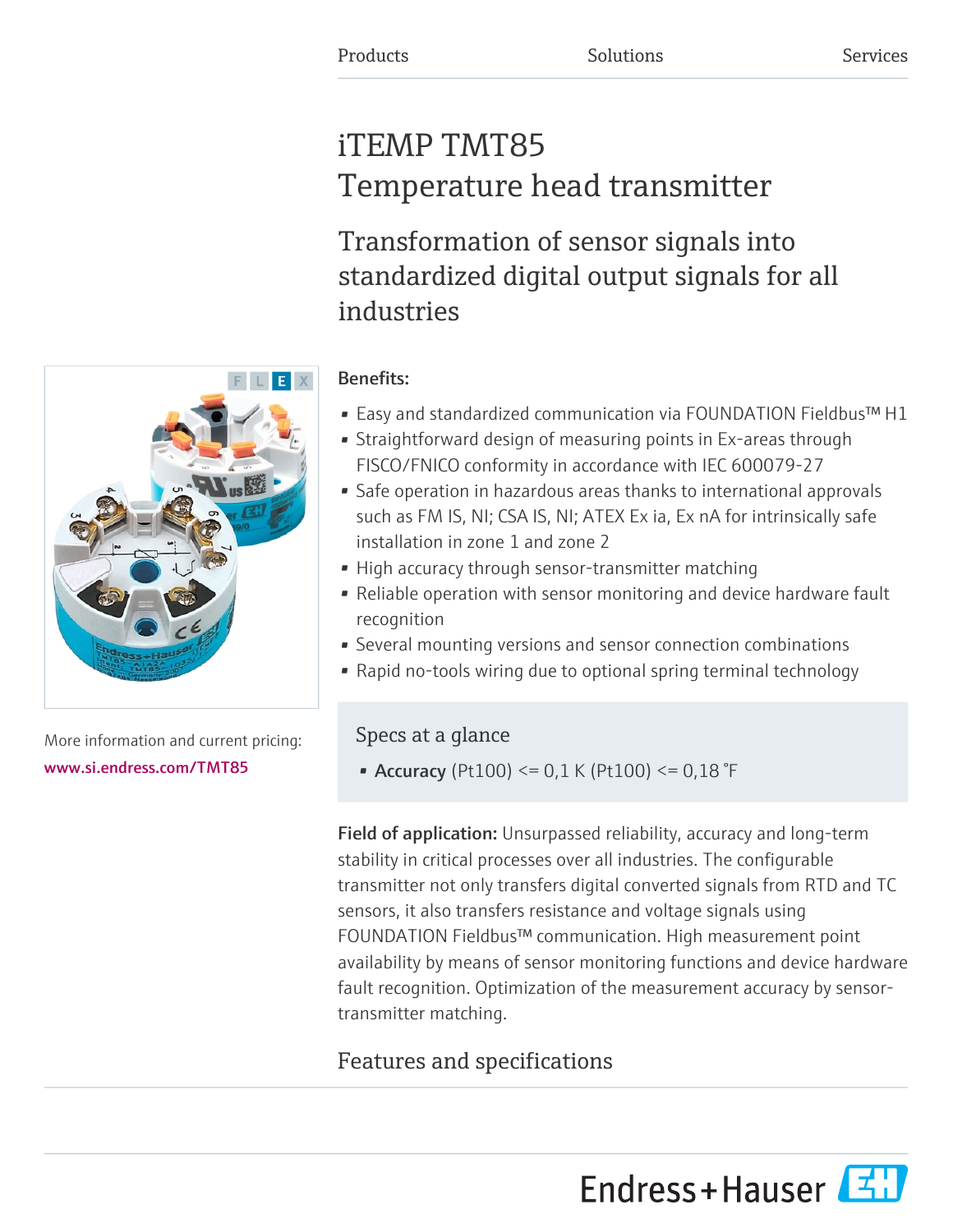#### Temperature transmitters Measuring principle

Head transmitter

Input

2 x RTD, TC, Ohm, mV

**Output** FOUNDATION Fieldbus H1

Auxiliary power supply 9...32 V DC (FOUNDATION Fieldbus) 9...17,5 V DC (FISCO/FNICO)

#### **Communication**

FOUNDATION Fieldbus H1

#### Installation

Terminal head form B

#### Accuracy

 $(Pt100) \le 0.1 K$  $(Pt100) \le 0.18$ °F

#### Galvanic isolation

yes